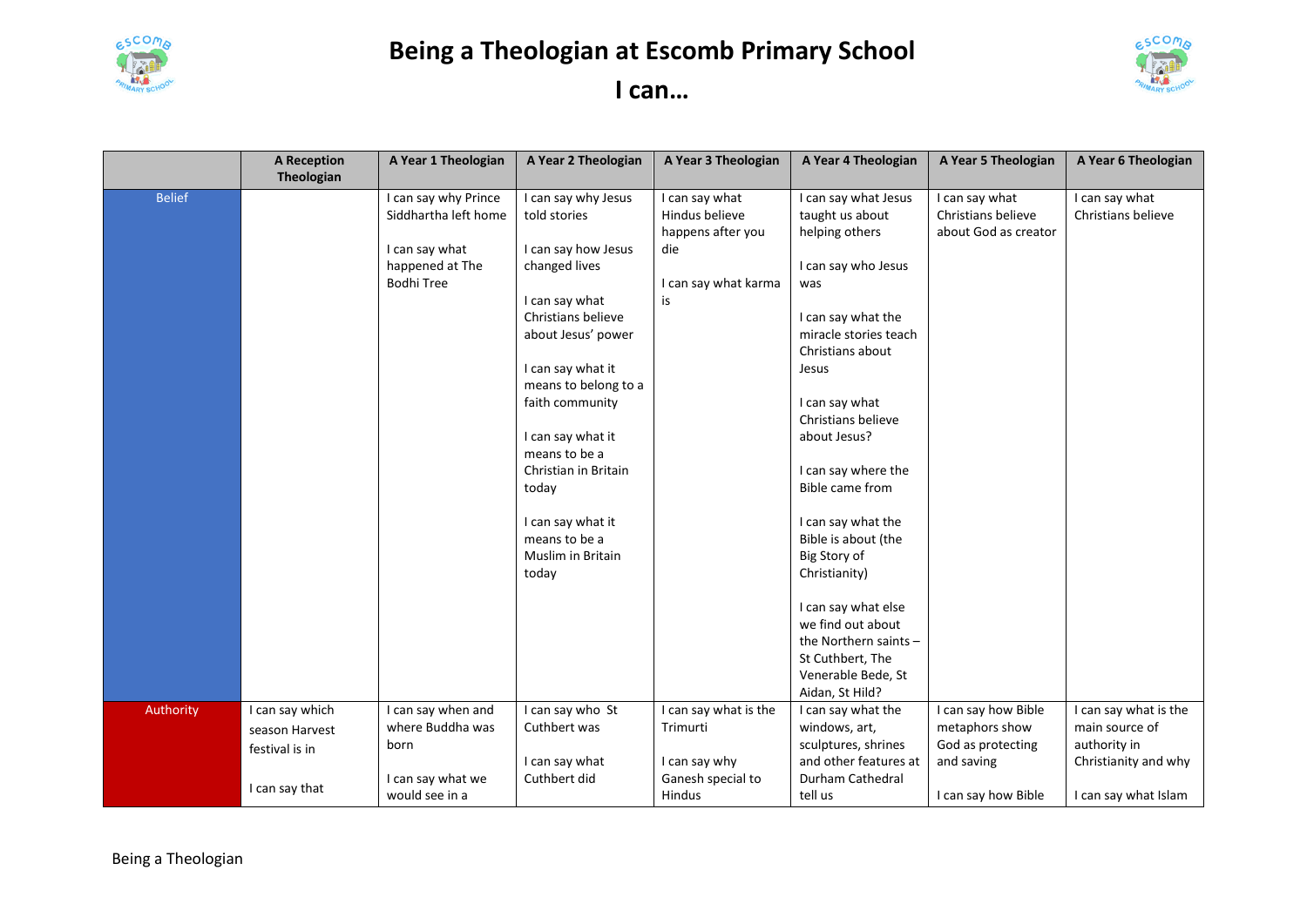|                       | Shabbat happens       | <b>Buddhist home</b>     | I can say what the   | I can say what a     |                    | metaphors show                  | teaches us about     |
|-----------------------|-----------------------|--------------------------|----------------------|----------------------|--------------------|---------------------------------|----------------------|
|                       | every weekend         | shrine                   | special objects we   | Hindu shrine looks   |                    | God's power and                 | care for the natural |
|                       |                       |                          | see at a baptism are | like                 |                    | authority                       | world                |
|                       | I can talk about holy | I can say what we        |                      |                      |                    |                                 |                      |
|                       |                       | can see and hear in      | I can say which      | I can say why        |                    | I can say which foods           |                      |
|                       | books                 | our local church         | special actions we   | Hindus have divas    |                    |                                 |                      |
|                       |                       |                          | see at a baptism     |                      |                    | you find in a Jewish<br>kitchen |                      |
|                       | I can talk about a    | I can say what the       |                      | I can say who Rama   |                    |                                 |                      |
|                       | story Jesus told      | sangha is                | I can say what       | and Sita are         |                    |                                 |                      |
|                       |                       |                          | Christians learn     |                      |                    | I can say what the              |                      |
|                       |                       |                          | about God from the   | I can say which      |                    | story of Moses and              |                      |
|                       |                       |                          | <b>Bible</b>         | symbols can be seen  |                    | the parting of the              |                      |
|                       |                       |                          |                      | on our church visits |                    | Red Sea is                      |                      |
|                       |                       |                          |                      | and what they mean   |                    |                                 |                      |
|                       |                       |                          |                      |                      |                    | I can say what the              |                      |
|                       |                       |                          |                      | I can say why some   |                    | <b>Ten Commandments</b>         |                      |
|                       |                       |                          |                      | churches use colour  |                    | are                             |                      |
| <b>Expressions of</b> | I can say some        | I can say what           | I can say how the    | I can say how a      | I can say how      | I can say what                  | I can say how        |
| belief                | buildings where       | happens in a church      | Bible treated and    | Hindu family         | Christians help    | Christians are saying           | Christians express   |
|                       | people go to          |                          | used in Church and   | perform puja         | others today       | through the ritual of           | their beliefs        |
|                       | worship               | I can say what           | why                  |                      |                    | Eucharist                       |                      |
|                       |                       | happens in the           |                      | I can say the way    | I can say how      |                                 |                      |
|                       |                       | church at a Harvest      | I can say some ways  | Hindus celebrate     | Christians use the | I can say how and               |                      |
|                       |                       | Festival                 | that Christians show | Divali               | <b>Bible</b>       | why Muslims                     |                      |
|                       |                       |                          | care for each other  |                      |                    | perform salah                   |                      |
|                       |                       | I can say how            |                      | I can say why ahimsa | I can say how and  |                                 |                      |
|                       |                       | <b>Buddhists worship</b> |                      | is important         | why Sikhs show     | I can say how                   |                      |
|                       |                       |                          |                      |                      | sewa               | Shabbat is                      |                      |
|                       |                       |                          |                      |                      |                    | celebrated at home              |                      |
|                       |                       |                          |                      |                      |                    |                                 |                      |
|                       |                       |                          |                      |                      |                    | I can say how Jews              |                      |
|                       |                       |                          |                      |                      |                    | celebrate festivals at          |                      |
|                       |                       |                          |                      |                      |                    | home (Sukkot/                   |                      |
|                       |                       |                          |                      |                      |                    | Shavuot)                        |                      |
|                       |                       |                          |                      |                      |                    |                                 |                      |
|                       |                       |                          |                      |                      |                    | I can say what Jewish           |                      |
|                       |                       |                          |                      |                      |                    | worship is like in the          |                      |
|                       |                       |                          |                      |                      |                    | synagogue                       |                      |
|                       |                       |                          |                      |                      |                    |                                 |                      |
|                       |                       |                          |                      |                      |                    | I can say the                   |                      |
|                       |                       |                          |                      |                      |                    | meaning of Bar                  |                      |
|                       |                       |                          |                      |                      |                    | Mitzvah and Bat                 |                      |
|                       |                       |                          |                      |                      |                    | Mitzvah in relation             |                      |
|                       |                       |                          |                      |                      |                    | to joining the Jewish           |                      |